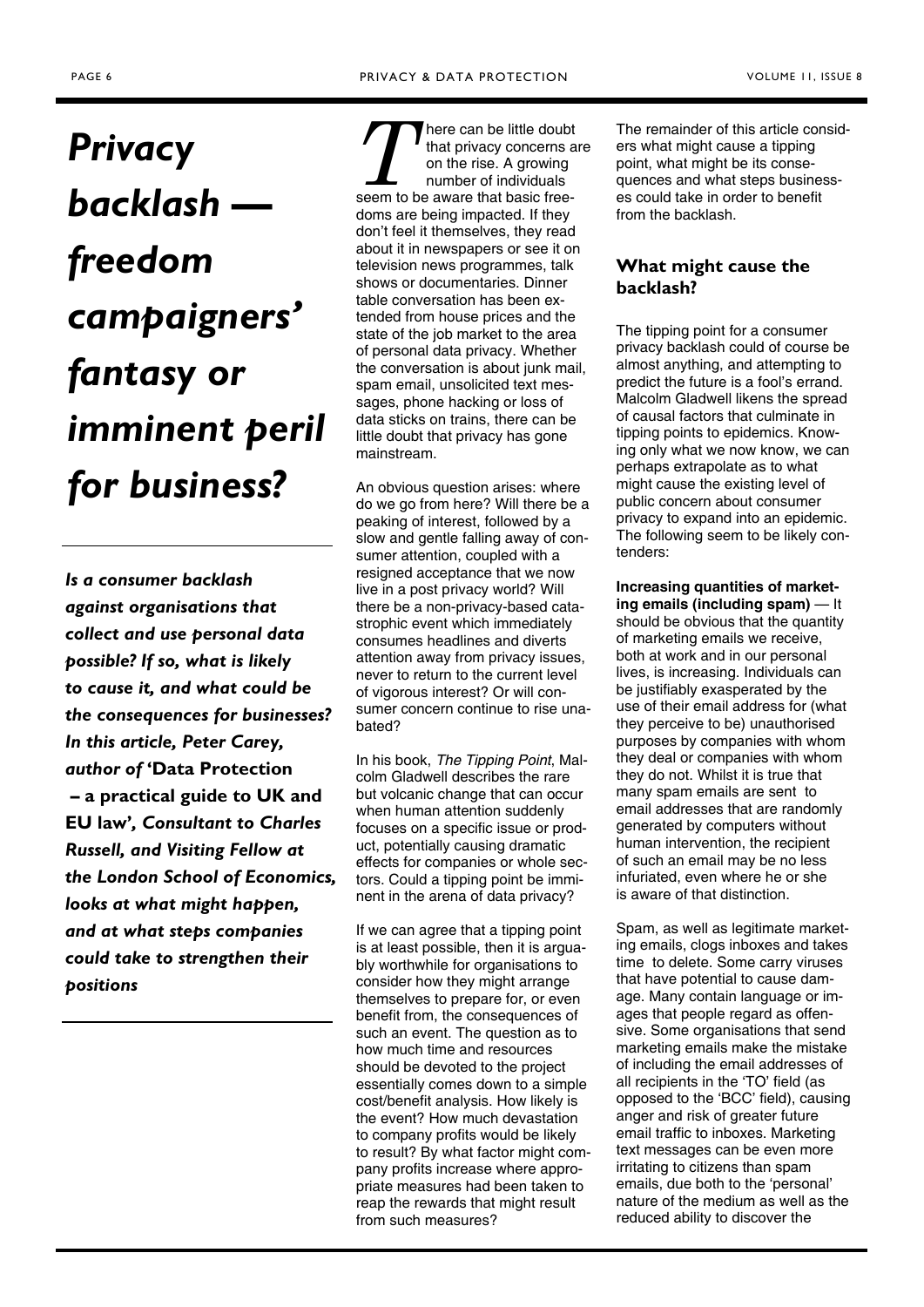<span id="page-1-0"></span>sender (for the purpose of requesting cessation).

Of course, if there is to be a 'final straw' regarding spam quantum resulting in unabated anger amongst individual recipients, it is unlikely to happen to lots of people at the same moment. However, on Mr Gladwell's analysis, multiple simultaneous concern is not necessary in order for a tipping point to be generated — just a few key people expressing substantial upset could be enough to tip the balance of consumer sentiment, leading to massive consequential action.

#### **Extensive and invasive identity**

**checks** — Whether as a result of legislative requirements or otherwise, some organisations demand reams of information before dealing with, or commencing a communication with, an individual. Further, face-to-face transactions are increasingly rare, meaning that proof of identification must be supplied at arm's length. To take banks as one example, antimoney laundering rules (which require extensive ID checks) perform a vital public interest function, but such rules annoy people, regardless of their efficacy. My mother recently attempted to open a savings account at a wellknown supermarket bank. After sending the documentation that was requested, she was informed that she did "not exist" at her address. She has lived there since 1985.

A further related issue may be the seemingly arbitrary nature of distinctions that are made by companies seeking to establish identity – my assistant is unable to request an upgraded data package for my mobile phone because, having a female voice, she is obviously not me, whereas any male to whom I had supplied my password would be successful.

**Increasing data collection (existing relationship)** — Related to the point above, organisations in both the public and private sectors are demanding ever greater quantities of personal information as part of the process of initiating dealings with individuals. Further, even where there is an established relationship, additional information is regularly demanded from individuals upon specific events, such as a request for a different service or an upgrade. Companies track behaviours in a seemingly ever more obsessive fashion – from supermarkets to online movie providers – every new behaviour being added to the individual's profile and stored for possible future use.

**Increasing data collection (no existing relationship)** — Headlines regularly feature stories of the collection of personal information on citizens in circumstances where there is no obviously proximate relationship between the data collector and the individual. Google, frequently criticised for its apparent disregard for individuals' privacy, has been accused of collecting Wi-Fi data unlawfully, tracking mobile phone users' geographical locations, serving people with behaviour-specific advertising and providing differing search results based on users' prior online activities. Employees and contractors of News International have admitted hacking into citizens' mobile phones to obtain the content of messages sent to, and received by, both celebrities and victims of crime. Even as you read this, citizens' apathy towards what many perceive to be a corporate land grab of personal data is being tested as never before.

**Technological devices** — Increasingly, technological devices transmit information about individuals to one or more recipients. Examples include cookies, which make data available on internet usage (including websites visited and purchasing habits), and the transmission of geographical location data to mobile networks, app suppliers and other commercial entities. The implications and effects of this are felt initially by individuals when they receive behaviour-related and location specific advertising messages. Other implications, which include the virtual global tracking and profiling of individuals, have yet to be felt by enough people to generate either fear or outrage. Many people are unconcerned about this relatively new phenomenon, but a growing minority are increasingly vocal with their objections. They are concerned just as much by the uses of their data of which they are not aware as with the uses that are more obvious.

**Data sharing** — With the proliferation of relationships between private sector organisations, and ever more initiatives towards 'joined up' government, the types and number of transmissions of datasets between organisations have dramatically increased. It is reasonable to expect the continuation of this trend. Individuals can often be surprised at the number of organisations, particularly those with whom they believe they have no existing relationship, that have access to their data. Some are fearful of supplying data to organisations for the very reason that they do not know where it will end up, and they feel that they have no control over whether (and to whom) onward transfers take place.

**Media attention** — We are all aware that the media is a powerful instigator of public opinion. As privacy and data protection issues continue to be of interest to the public, so too will the media pages and airtime reflect that increase. The reverse is also true. Although they take a somewhat different approach in the tone of their articles, it is interesting to note that both the quality press and the tabloid press are keen to publish data privacy pieces. So too with the broadcast media. From phone and website hacking to NHS Trusts losing data sticks containing sensitive medical records, to laptops being stolen from cars, media attention will continue to feature data privacy stories until something else becomes more fashionable. Could a tipping point be reached before the arrival of the next media darling?

**Failure to respect preferences -**Individuals complain that their requests as to how their personal data should be used are being ignored. In some cases this is because they believe that they have opted-out of receiving marketing communications, but receive them nevertheless. In other cases they request deletion of information about themselves without success. Further, citizens are coming to realise that information stored about them online, or in the cloud, may be very difficult to erase. It appears, for example, that Facebook data are essentially there forever. Take care if you are concerned what future social historians may dig up about your life. The European Commission is currently working on a change to European data protection law which may result in the introduction of a 'right to be forgotten', allowing EU citizens to request and enforce the deletion of their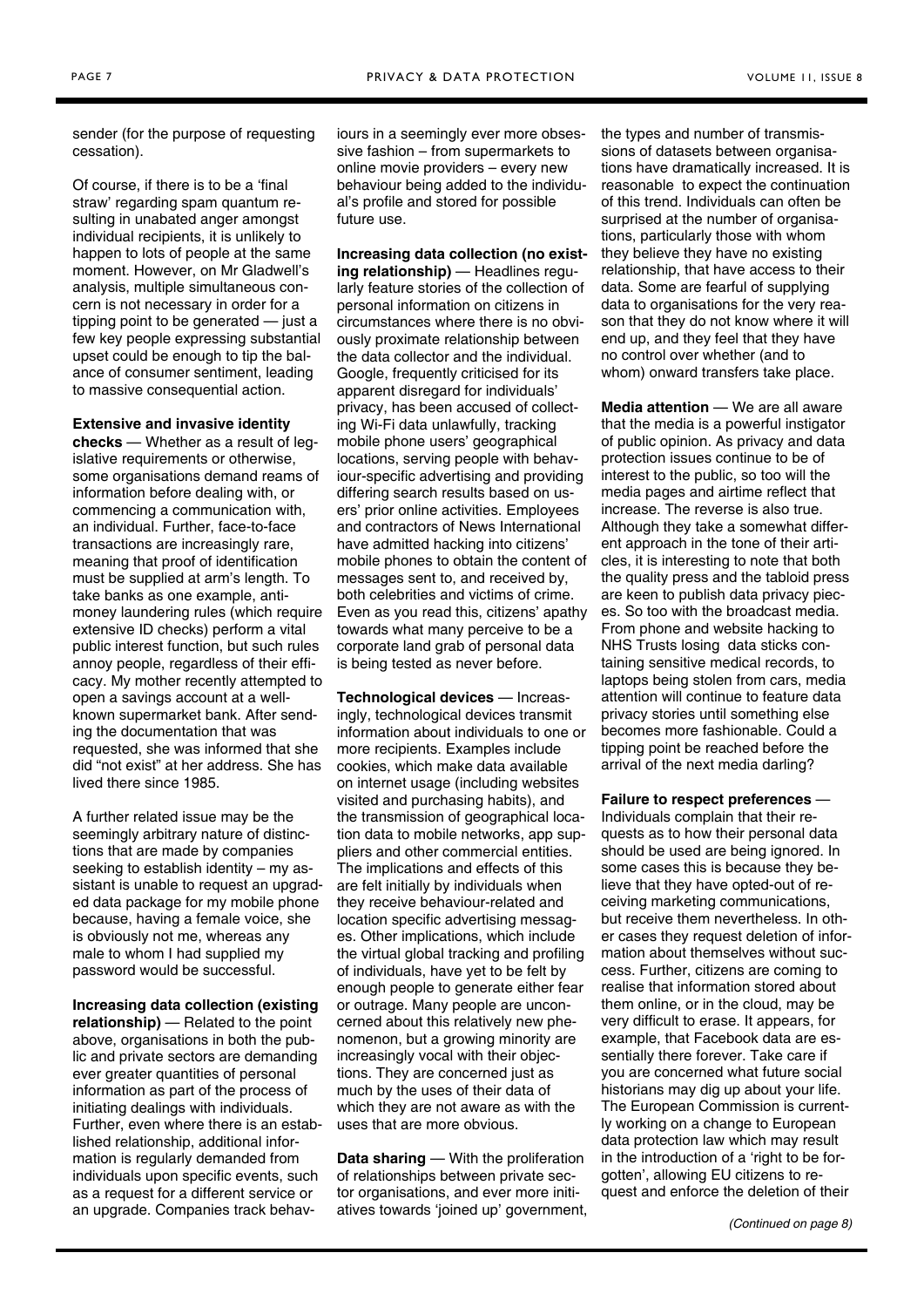#### <span id="page-2-0"></span>*[\(Continued from page 7\)](#page-1-0)*

information by online businesses. But the new right, if it is enacted, will not come into force for several years, and there will be legal arguments over whether it would apply to non-EU businesses such as Facebook, Google and Twitter. Will enough people grow sufficiently angry about permanent storage and accessibility of their information without apparent legal redress that a tipping point will be reached?

#### **Poor data handling practices** —

Some consumers have been, and will continue to be, personally affected by inadequate security measures at organisations that process their personal information. The effect of security breaches on individuals range from mere annoyance, through inconvenience, to economic loss due to fraud or identity theft. In extreme cases, physical injury or death might be the consequence of poor data handling practices — one can imagine a scenario where vital medical information is either misplaced or ascribed to the wrong patient in a hospital ward or operating theatre.

### **Potentially hostile online environ-**

**ment** — Whilst researching this article, it became clear that some people, particularly the older generation, perceive the internet to be a 'Big Brother' type environment. Many are fearful of using online stores for their purchases due to their perception that they are 'being watched'. They are also uncertain where their information might end up or how it might be used against their interests. They prefer to shop on the High Street despite acknowledging that they are paying slightly higher prices to do so. There is also a perception that the complex algorithms that run various aspects of websites work against individuals by supplying differing prices to different individuals depending on their profiles, and being able to very rapidly change prices in response to particular events, e.g. the sudden fashionableness of an item. Whether these fears have a grounding in reality may be irrelevant.

# **The nature of the backlash**

Although there are multiple potential causative elements for a tipping point to arise (some of which will be obscured from our current view and/or may not yet exist), it may be somewhat easier for us to predict the outcome of the tipping point than to forecast the basis for its inception. Although, according to Gladwell, tipping points can be traced largely to *one substantive cause*, there are likely to be *several outcomes* of the tipping point. Again based only on our experience, perhaps we could foresee that one or more of the following is a possible result of the epidemic outbreak:

**Using the door** — Consumers, or at least a portion of them, may choose simply not to deal with companies that they perceive to be mistreating their information. Whilst it is true that inertia represents a powerful reason for the majority of the population to stick with existing suppliers (even when they express an intention to change), there is some evidence that an increasing number of people are choosing to vote with their feet where they perceive the issue to be a serious one. Some estimates put the number of people quitting Sony (following the company's several high profile data security breaches, and consequent intermittent closure of its gaming network, in early 2011) in favour of other gaming providers as high as 15% of the customer base. Facebook is reported to have lost hundreds of thousands of customers in recent months due to privacy concerns.

#### **Requiring full disclosure prior to**

**dealing** — Consumers are already becoming more cautious about entering into commercial relations with organisations, particularly where they are not provided with relevant, appropriate and believable assurances regarding the use of their data. Respect for customer data could even become as important to individuals as price and quality of service/ product when they are selecting their provider. Perhaps a grading system will be established by a consumer or pressure group, with each retailer being awarded a number of points for their data handling practices. Could we can imagine a headline

such as 'X Bank has been downgraded from AAA to AA following the recent data breach'?

## **Requesting copies of stored infor-**

**mation** — The legal right for individuals to gain access to copies of their data held by organisations has existed in EU law for many years. Evidence from regulators suggests that the number of individuals making access requests increases year on year, albeit at a fairly slow rate. Part of the reason for the slow growth in the number of requests may be the limited pace of permeation of knowledge of the right into citizens' awareness. A privacy backlash could conceivably result in the knowledge about the right 'going viral', coupled with a dramatic spike in the number of requests being made, particularly to any offending organisations. Each access request can take many hours to complete and can cost hundreds, or in rare cases thousands, of pounds to handle. Even though many medium and large organisations have full time Data Protection Officers, part of whose job is to deal with access requests, many companies would be unprepared for a sudden increase in requests.

# **Reverting to the High Street** — A privacy backlash could feature an

exodus of those who are currently content to shop online, back to the High Street. The fortunes of companies like Waterstones, which is pervasive in the High Street and which was slow to establish an online presence, could turn around in such a scenario.

## **Choosing EU-based businesses** —

In many cases the threat of damage to EU-based businesses derives from the poor data handling practices of US-based businesses, where there is no universally applicable data protection law. Unfortunately most EU-based consumers are unlikely to draw sensible conclusions from this distinction. But if some consumers do indeed perceive the threat to come mostly from the US, they may develop a preference for EUbased websites, or even shun US websites altogether. Thus, HMV may be a preferred source of online DVD purchases to Amazon, since HMV is a UK company.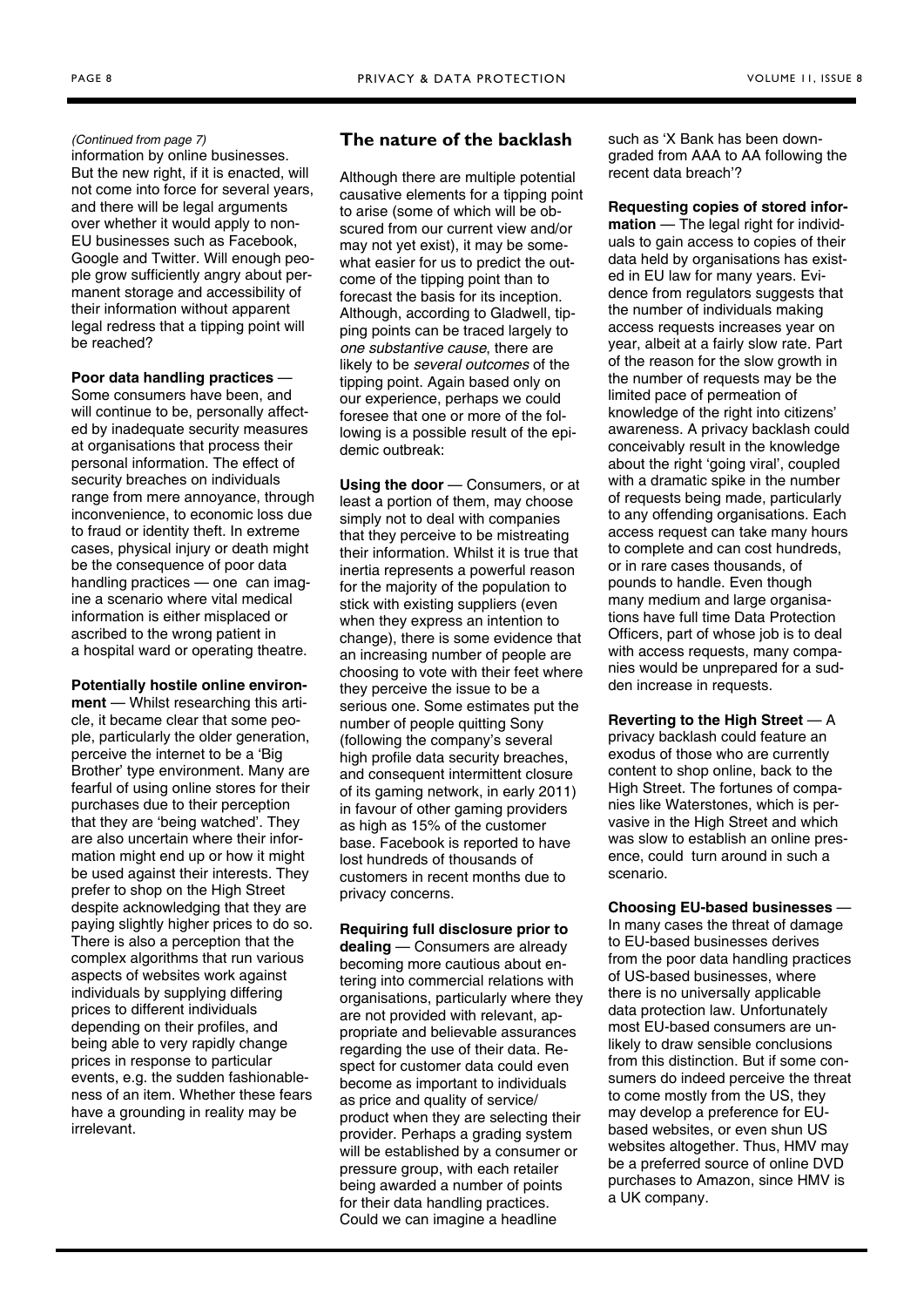# <span id="page-3-0"></span>**How organisations can prepare**

Given that a privacy epidemic is a real possibility, it is likely to be worth spending some time considering what

actions could be taken to mitigate against any potential loss that might arise from it. Organisations should realise that they may suffer from the fallout of a tipping point without having contributed to its cause. Several of the following suggested actions may have the effect of streamlining internal systems, thereby saving costs. Some may, even before any possible epidemic builds, result in increased sales and profitability due to the increasing propensity of customers to choose organisations that offer privacy guarantees.

**Pare down data collection** — Given the possible concern amongst citizens that organisations hold too much information on them, and the fact that many organisations do collect more data than they actual-

ly need for the contemplated purpose of the collection (on the basis that the additional information may, one day, be useful for something), it may be sensible to reduce the quantity of information that is collected to only that which is strictly necessary for the contemplated immediate purpose of the collection. Such a move also benefits from reduced storage (including backup and archiving) costs.

## **Remove 'optional' fields on forms**

— This relates to the above point. The practice of requesting non-compulsory information is rife. We see it in both online and offline forms, usually delineated by the familiar asterisk (or lack of it). Consideration should be given as to whether there is really a benefit

to organisations in requesting such data.

**Increase the authority of the data privacy lead** — Whether it's the Data Protection Officer, Privacy Officer,

*"Given that a* 

*considering what actions could* 

*against any potential loss that* 

*Organisations* 

*they may suffer* 

*a tipping point without having contributed to its cause."* 

Compliance Of-

ficer, In-House Lawyer, Information Officer or other staff member, someone in the organisation should have overall responsibility for ensuring compliance with internal data privacy procedures. In too many cases the person ascribed this responsibility, who may themselves lead a team of compliance personnel, is not given enough power to instigate and enforce relevant measures. The UK Information Commissioner has recommended that data protection compliance personnel within organisations should be given enough authority to ensure that their instructions regarding data protection measures be car*privacy epidemic is a real possibility, it is likely to be worth spending some time be taken to mitigate might arise from it. should realise that from the fallout of* 

ried out by all staff members. Policies and procedures developed by compliance personnal should carry significant weight within the organisation, with dismissal of staff members being a possible sanction for their breach.

## **Publicise data handling excellence**

— Although in its infancy, the practice of publicising data privacy procedures within advertising messages is set to grow exponentially. It is reasonable to expect an increasing percentage of consumers to make purchasing decisions which are at least partially based in data privacy considerations. Thus we are set to see hitherto 'hidden' (for example in a company's online Privacy Policy) data privacy statements bursting into the mainstream advertising space. Such statements might include "we never send unwanted marketing materials to our customers", and "we never send our customers' contact details to third parties", and "your personal information is secure with us — we use the highest quality information security techniques". Companies should seek to become known as the leading privacy friendly company in their field. Of course, companies will need to ensure that they actually do what they say they do — an organisation that promotes its excellent data handling practices will be punished by consumers where the reality is palpably otherwise.

**Promote internal data handling excellence** — The making of promises to customers about how their data will be handled should be backed up by appropriate attention to the enforcement of relevant practices and procedures within the organisation. Many companies, some of which have been on the receiving end of enforcement action by the data protection regulator, already acknowledge the importance of this approach by instigating staff training procedures on well thought-out internal codes of practice. Other companies take matters to, perhaps justifiable, extremes — Barclays, for example, has taken extraordinary measures to force privacy messages into its employees' consciousness, including the display of the notice "Privacy Matters" above each urinal in the male staff toilets. Staff should be consulted on data protection issues and should be asked for their suggestions on what can be done within the organisation to improve data security. A useful question might be: "suppose we were storing and using information on your 10-year old daughter—what should we do differently?" Special attention should be paid to the types of data (if any) that staff should be allowed to take away from the premises (for example on laptops and USB sticks).

**Initiate easy customer preference** 

selection - In appropriate circumstances, individuals should be allowed to access their account online and to easily and quickly adjust their own privacy settings. This should give individuals a feeling of control over their relationship with the organisation.

*[\(Continued on page 10\)](#page-4-0)*